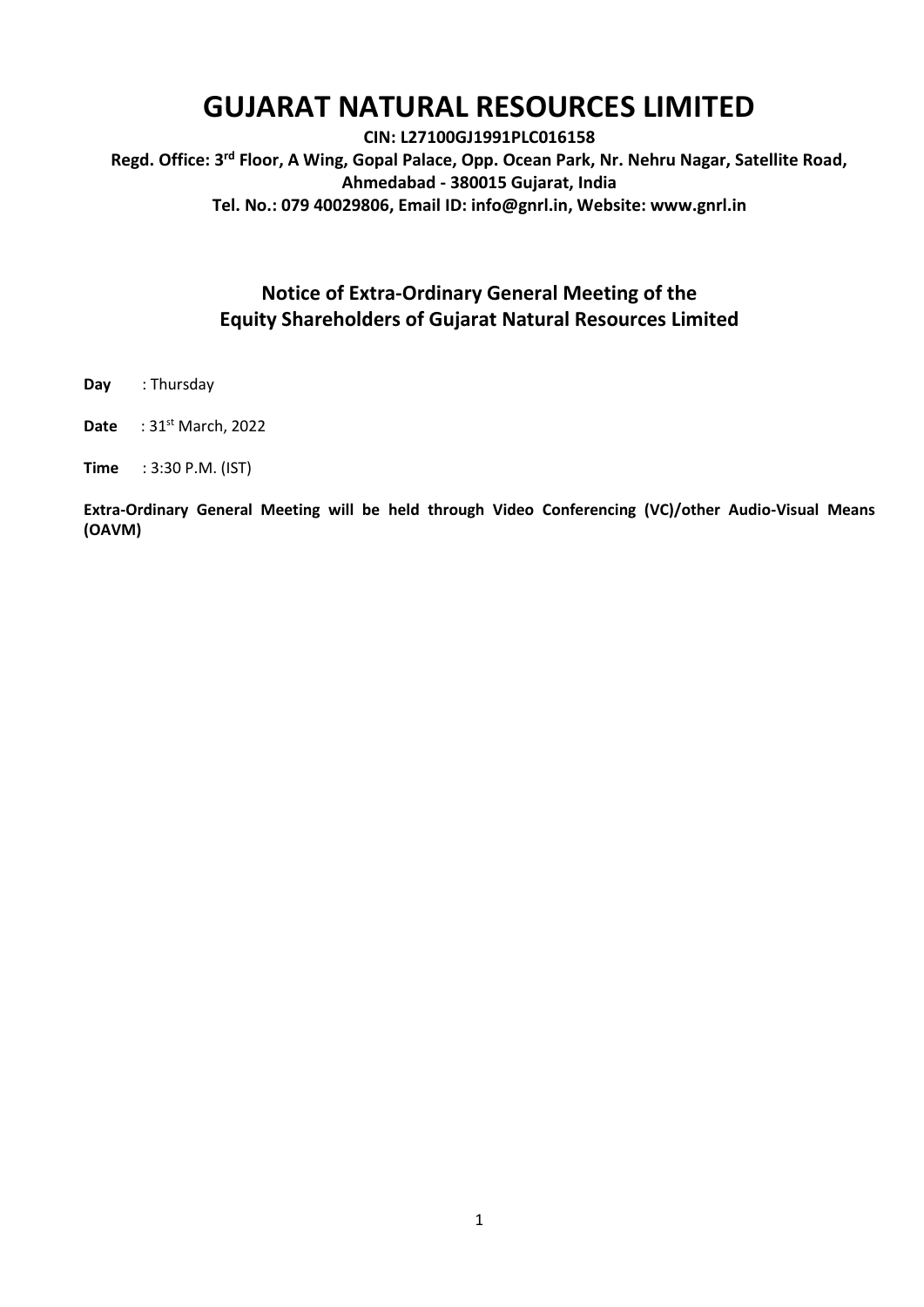# **Gujarat Natural Resources Limited CIN: L27100GJ1991PLC016158** Regd. Office: 3<sup>rd</sup> Floor, A Wing, Gopal Palace, Opp. Ocean Park, Nr. Nehru Nagar, Satellite Road, **Ahmedabad - 380015 Gujarat, India Tel. No.: 079 40029806, Email ID: info@gnrl.in, Website: www.gnrl.in**

**NOTICE** is hereby given that an Extra-Ordinary General Meeting of the Members (EOGM/EGM) of **Gujarat Natural Resources Limited** will be held on **Thursday, 31st March, 2022** at **3:30 P.M. IST** through Video Conferencing (VC)/other Audio-Visual Means (OAVM) to transact the following Business:

# **1. REGULARIZATION OF APPOINTMENT OF MR. ALPESH SHANTILAL SWADAS (DIN: 09512469), AS THE NON-EXECUTIVE INDEPENDENT DIRECTOR OF THE COMPANY:**

To consider and, if thought fit, to pass with or without modification(s), the following resolution as a "**Special Resolution"**:

**"RESOLVED THAT** pursuant to the provisions of sections 149, 150, 152 and any other applicable provisions of the Companies Act, 2013 ("the Act") if any, read with Schedule IV to the Act, the Companies (Appointment and Qualification of Directors) Rules, 2014 including any other Rules made there under and Regulation 16(1)(b) and Regulation 25 and other applicable provisions of the SEBI (Listing Obligations and Disclosure Requirements) Regulations, 2015, (including any statutory modification(s) or re-enactment thereof for the time being in force) and in accordance with Articles of Association of the Company, Mr. Alpesh Shantilal Swadas (DIN: 09512469), who was appointed as an Additional Director (in the capacity of a Non-Executive Independent Director) of the company by the Board of Directors at its meeting held on 28/02/2022 pursuant to section 161 of the Act and as recommended by the Nomination and Remuneration Committee and whose term of office expires at the ensuing Annual General Meeting ('AGM') and in respect of whom the company has received a Notice in writing from a Member under section 160 of the Companies Act, 2013 proposing his candidature for the office of Director and who has submitted a declaration that he meets the criteria for independence as provided in section 149 (6) of the Act, be and is hereby appointed as the Non-Executive Independent Director of the company to hold office for a term of 5 (five) consecutive years commencing from  $28<sup>th</sup>$  February, 2022 to  $27<sup>th</sup>$  February, 2027."

**"RESOLVED FURTHER THAT** for the purpose of giving effect to this resolution, any Director of the Company be and is hereby authorised, on behalf of the Company, to do all acts, deeds, matters and things as may be deemed necessary, proper or desirable and to sign and execute all necessary documents, applications and returns for the purpose of giving effect to the aforesaid resolution."

## **2. REGULARIZATION OF APPOINTMENT OF MS. MANSI SUDHIRBHAI SHAH (DIN: 09512573), AS THE NON-EXECUTIVE INDEPENDENT DIRECTOR OF THE COMPANY:**

To consider and, if thought fit, to pass with or without modification(s), the following resolution as a "**Special Resolution"**:

**"RESOLVED THAT** pursuant to the provisions of sections 149, 150, 152 and any other applicable provisions of the Companies Act, 2013 ("the Act") if any, read with Schedule IV to the Act, the Companies (Appointment and Qualification of Directors) Rules, 2014 including any other Rules made there under and Regulation 16(1)(b) and Regulation 25 and other applicable provisions of the SEBI (Listing Obligations and Disclosure Requirements) Regulations, 2015, (including any statutory modification(s) or re-enactment thereof for the time being in force) and in accordance with Articles of Association of the Company, Ms. Mansi Sudhirbhai Shah (DIN: 09512573), who was appointed as an Additional Director (in the capacity of a Non-Executive Independent Director) of the company by the Board of Directors at its meeting held on 28/02/2022 pursuant to section 161 of the Act and as recommended by the Nomination and Remuneration Committee and whose term of office expires at the ensuing Annual General Meeting ('AGM') and in respect of whom the company has received a Notice in writing from a Member under section 160 of the Companies Act, 2013 proposing her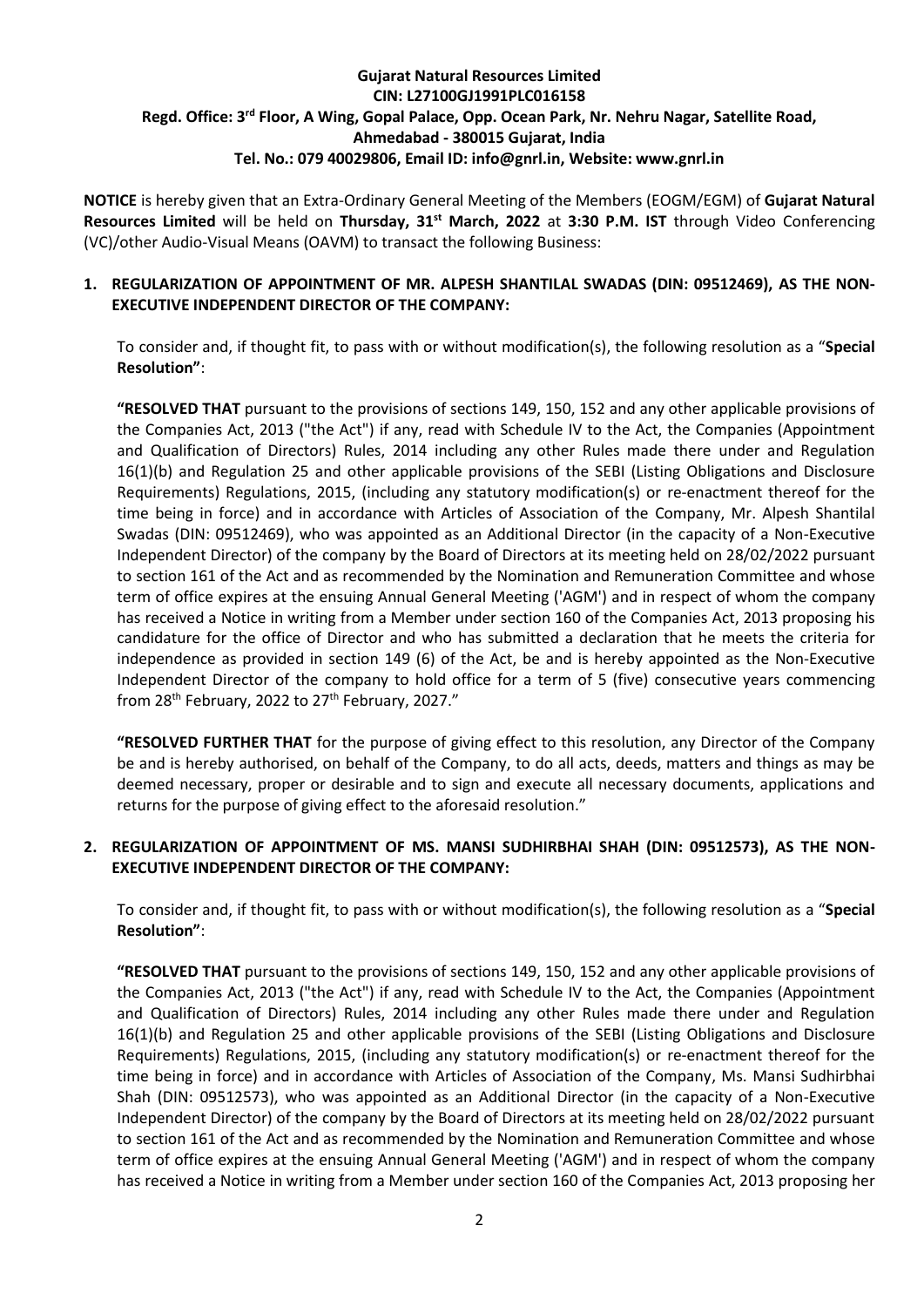candidature for the office of Director and who has submitted a declaration that she meets the criteria for independence as provided in section 149 (6) of the Act, be and is hereby appointed as the Non-Executive Independent Director of the company to hold office for a term of 5 (five) consecutive years commencing from  $28<sup>th</sup>$  February, 2022 to  $27<sup>th</sup>$  February, 2027."

**"RESOLVED FURTHER THAT** for the purpose of giving effect to this resolution, any Director of the Company be and is hereby authorised, on behalf of the Company, to do all acts, deeds, matters and things as may be deemed necessary, proper or desirable and to sign and execute all necessary documents, applications and returns for the purpose of giving effect to the aforesaid resolution."

### **3. REGULARIZATION OF APPOINTMENT OF MR. CHANDRAKANT NATUBHAI CHAUHAN (DIN: 08057354), AS THE NON-EXECUTIVE INDEPENDENT DIRECTOR OF THE COMPANY:**

To consider and, if thought fit, to pass with or without modification(s), the following resolution as a "**Special Resolution"**:

**"RESOLVED THAT** pursuant to the provisions of sections 149, 150, 152 and any other applicable provisions of the Companies Act, 2013 ("the Act") if any, read with Schedule IV to the Act, the Companies (Appointment and Qualification of Directors) Rules, 2014 including any other Rules made there under and Regulation 16(1)(b) and Regulation 25 and other applicable provisions of the SEBI (Listing Obligations and Disclosure Requirements) Regulations, 2015, (including any statutory modification(s) or re-enactment thereof for the time being in force) and in accordance with Articles of Association of the Company, Mr. Chandrakant Natubhai Chauhan (DIN: 08057354), who was appointed as an Additional Director (in the capacity of a Non-Executive Independent Director) of the company by the Board of Directors at its meeting held on 30/09/2021 pursuant to section 161 of the Act and as recommended by the Nomination and Remuneration Committee and whose term of office expires at the ensuing Annual General Meeting ('AGM') and in respect of whom the company has received a Notice in writing from a Member under section 160 of the Companies Act, 2013 proposing his candidature for the office of Director and who has submitted a declaration that he meets the criteria for independence as provided in section 149 (6) of the Act, be and is hereby appointed as an Non-Executive Independent Director of the company to hold office for a term of 5 (five) consecutive years commencing from 30<sup>th</sup> September, 2021 to 29<sup>th</sup> September, 2026."

**"RESOLVED FURTHER THAT** for the purpose of giving effect to this resolution, any Director of the Company be and is hereby authorised, on behalf of the Company, to do all acts, deeds, matters and things as may be deemed necessary, proper or desirable and to sign and execute all necessary documents, applications and returns for the purpose of giving effect to the aforesaid resolution."

## **4. REGULARIZATION OF APPOINTMENT OF MR. HITESH DONGA (DIN: 03393396), AS THE NON-EXECUTIVE, NON-INDEPENDENT DIRECTOR OF THE COMPANY:**

To consider and, if thought fit, to pass with or without modification(s), the following resolution as an "**Ordinary Resolution"**:

**"RESOLVED THAT** pursuant to the provisions of section 149, 152 and all other applicable provisions of the Companies Act, 2013, ("the Act") if any and Companies (Appointment and Qualification of Directors) Rules, 2014 and applicable Regulations of the SEBI (Listing Obligations and Disclosure Requirements) Regulation, 2015, (including any statutory modification(s) or re-enactment thereof for the time being in force) and in accordance with Articles of Association of the Company, Mr. Hitesh Donga (DIN: 03393396) who was appointed as an Additional Director (in the capacity of a Non-Executive, Non-Independent Director) of the company by the Board of Directors at its meeting held on 28/02/2022 pursuant to section 161 of the Act and as recommended by the Nomination and Remuneration Committee and whose term of office expires at the ensuing Annual General Meeting ('AGM') and in respect of whom the company has received a Notice in writing from a Member under section 160 of the Companies Act, 2013 proposing his candidature for the office of Director be and is hereby appointed as Non-Executive Director of the Company liable to retire by rotation."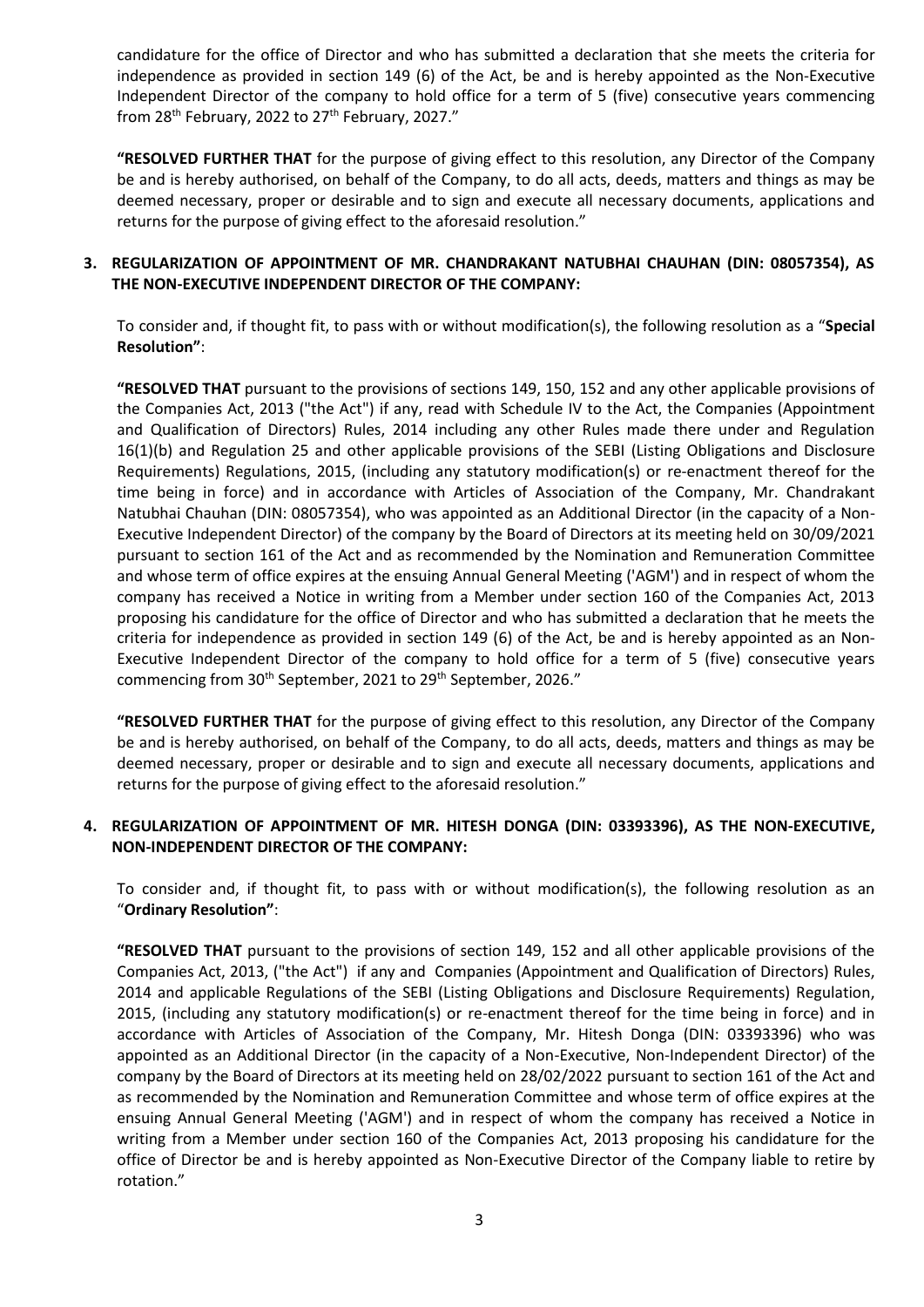**"RESOLVED FURTHER THAT** for the purpose of giving effect to this resolution, any Director of the Company be and is hereby authorised, on behalf of the Company, to do all acts, deeds, matters and things as may be deemed necessary, proper or desirable and to sign and execute all necessary documents, applications and returns for the purpose of giving effect to the aforesaid resolution."

 **By order of the Board of Directors** 

**Sd/- Shalin A. Shah Managing Director (DIN: 00297447)**

# 3<sup>rd</sup> Floor, A Wing, Gopal Palace, Opp. Ocean Park, Nr. Nehru Nagar, Satellite Road, Ahmedabad - 380015 Gujarat, India CIN: L27100GJ1991PLC016158 Tel: 079 40029806, E-mail: info@gnrl.in

**Date: 28th February, 2022 Place: Ahmedabad**

Website: www.gnrl.in

**Registered Office:**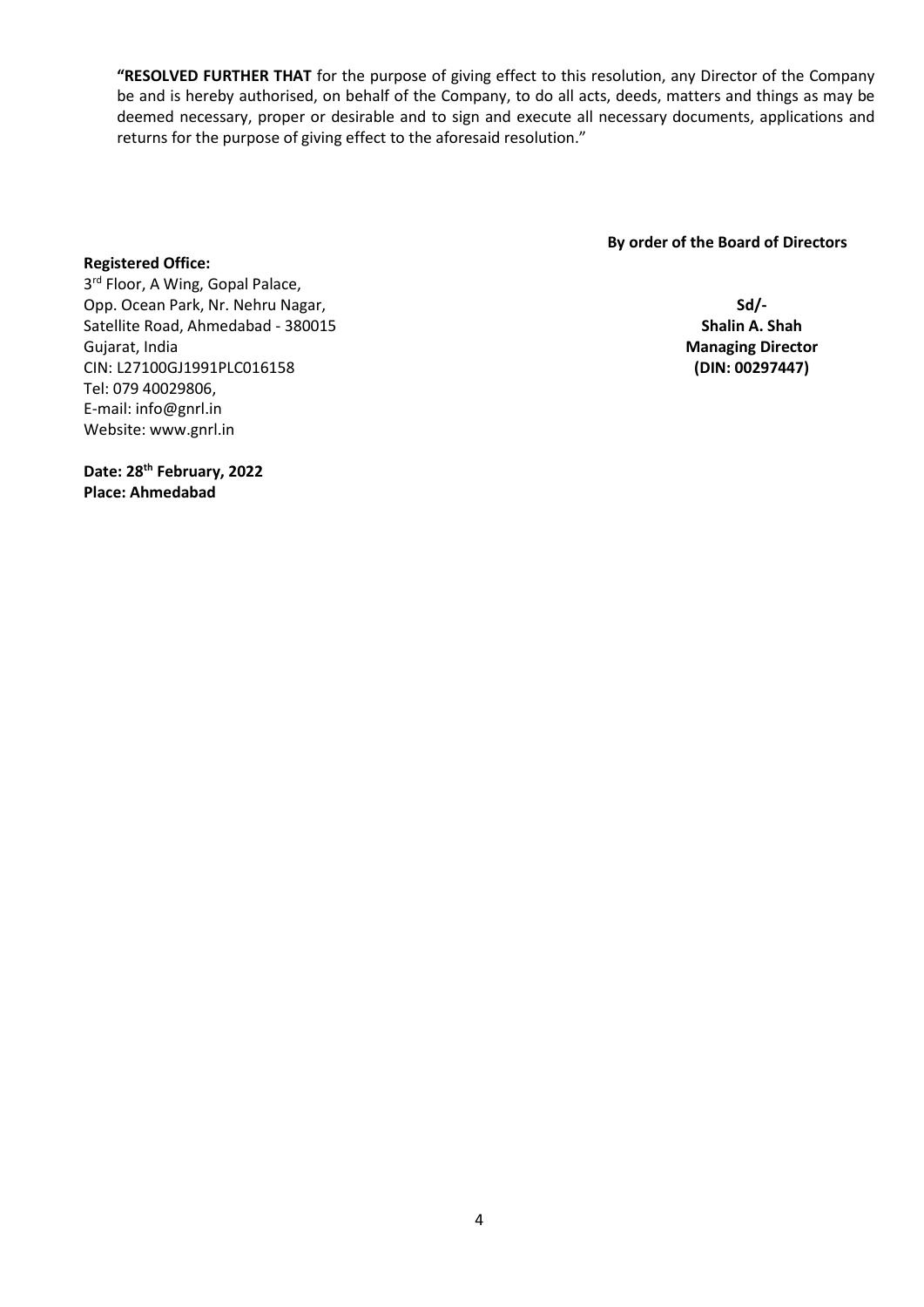# **NOTES:**

- 1. In view of the massive outbreak of the COVID-19 pandemic, social distancing is a norm to be followed and pursuant to the General Circulars issued by the Ministry of Corporate Affairs vide Circular No. 14/2020 dated April 08, 2020, Circular No. 17/2020 dated April 13, 2020, Circular No. 20/2020 dated May 05, 2020 and Circular No. 02/2021 dated January 13, 2021 ('MCA Circulars') and Securities and Exchange Board of India ("SEBI") vide its Circular no. SEBI/HO/CFD/CMD1/CIR/P/2020/79 dated May 12, 2020 and Circular No. SEBI/HO/CFD/CMD2/CIR/P/2021/11 dated January 15, 2021 ('SEBI Circulars') and all other relevant circulars issued from time to time, physical attendance of the Members to the EGM venue is not required and general meeting be held through video conferencing (VC) or other audio visual means (OAVM). Hence, Members can attend and participate in the ensuing EGM through VC/OAVM.
- 2. Pursuant to the Circular No. 14/2020 dated April 08, 2020, issued by the Ministry of Corporate Affairs, the facility to appoint proxy to attend and cast vote for the members is not available for this EGM. However, the Bodies Corporate is entitled to appoint authorised representatives to attend the EGM through VC/OAVM and participate thereat and cast their votes through e-voting.
- 3. The Members can join the EGM in the VC/OAVM mode 15 minutes before and after the scheduled time of the commencement of the Meeting by following the procedure mentioned in the Notice. The facility of participation at the EGM through VC/OAVM will be made available for 1000 members on first come first served basis. This will not include large Shareholders (Shareholders holding 2% or more shareholding), Promoters, Institutional Investors, Directors, Key Managerial Personnel, the Chairpersons of the Audit Committee, Nomination and Remuneration Committee and Stakeholders Relationship Committee, Auditors etc. who are allowed to attend the EGM without restriction on account of first come first served basis.
- 4. The attendance of the Members attending the EGM through VC/OAVM will be counted for the purpose of reckoning the quorum under Section 103 of the Companies Act, 2013.
- 5. Pursuant to the provisions of Section 108 of the Companies Act, 2013 read with Rule 20 of the Companies (Management and Administration) Rules, 2014 (as amended) and Regulation 44 of SEBI (Listing Obligations & Disclosure Requirements) Regulations, 2015 (as amended), and the Circulars issued by the Ministry of Corporate Affairs dated April 08, 2020, April 13, 2020 and May 05, 2020 the Company is providing facility of remote e-Voting to its Members in respect of the business to be transacted at the EGM. For this purpose, the Company has entered into an agreement with National Securities Depository Limited (NSDL) for facilitating voting through electronic means, as the authorized agency. The facility of casting votes by a member using remote e-Voting system as well as venue voting on the date of the EGM will be provided by NSDL.
- 6. In line with the Ministry of Corporate Affairs (MCA) Circular No. 17/2020 dated April 13, 2020, the Notice calling the EGM has been uploaded on the website of the Company at **www.gnrl.in.** The Notice can also be accessed from the websites of the Stock Exchange i.e. BSE Limited at www.bseindia.com and the EGM Notice is also available on the website of NSDL (agency for providing the Remote e-Voting facility) i.e.www.evoting.nsdl.com.
- 7. EGM has been convened through VC/OAVM in compliance with applicable provisions of the Companies Act, 2013 read with MCA Circular No. 14/2020 dated April 08, 2020, MCA Circular No. 17/2020 dated April 13, 2020, MCA Circular No. 20/2020 dated May 05, 2020 and MCA Circular No. 2/2021 dated January 13, 2021.
- 8. To support the 'Green Initiative', Members who have not yet registered their email addresses are requested to register the same with their DPs in case the shares are held by them in electronic form and update the same on the website of the Company **www.gnrl.in**, in case the shares are held by them in physical form.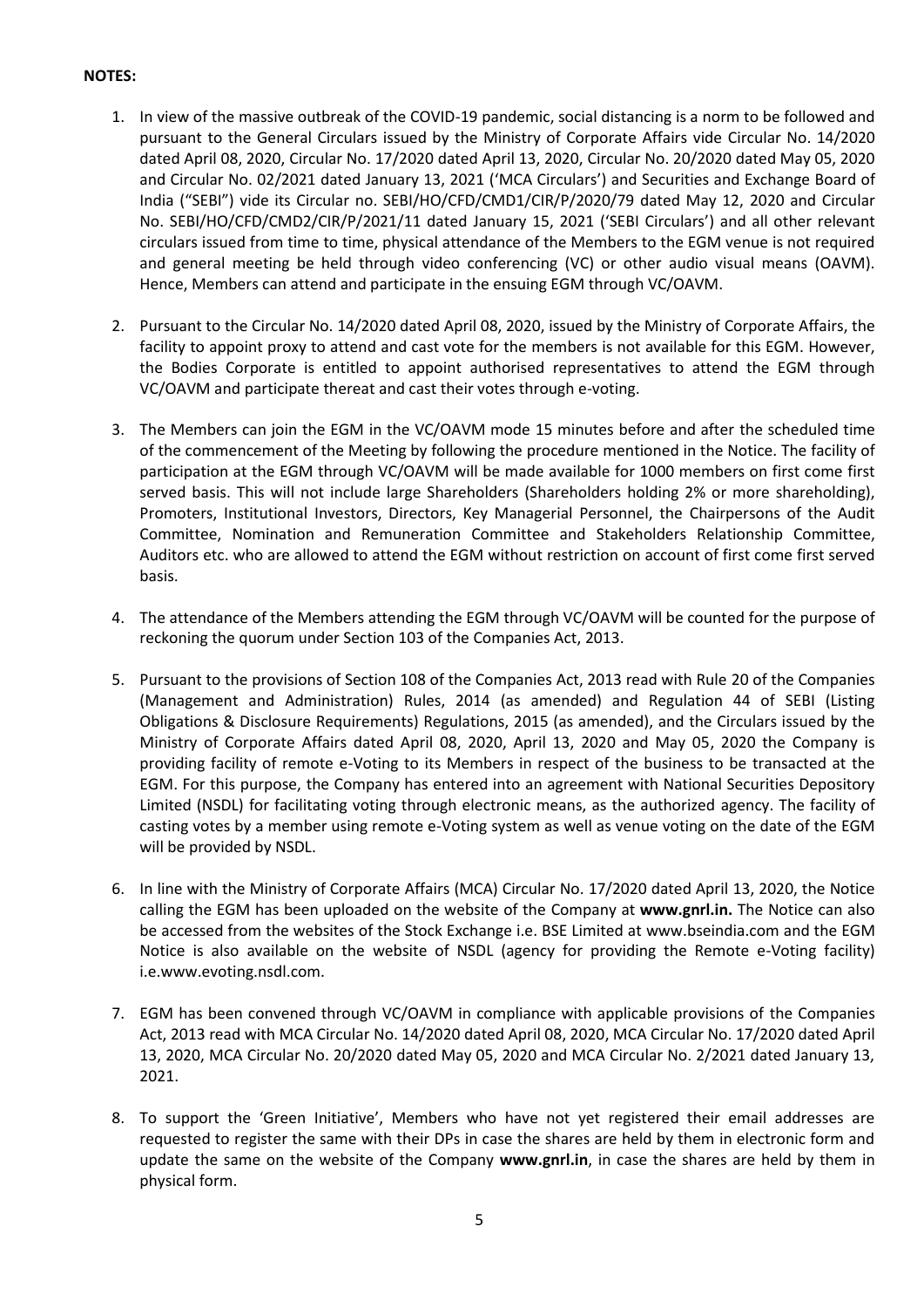9. Members are requested to intimate changes, if any, pertaining to their name, postal address, email address, telephone/ mobile numbers, Permanent Account Number (PAN), mandates, nominations, power of attorney, bank details such as, name of the bank and branch details, bank account number, MICR code, IFSC code, etc., to their DPs in case the shares are held by them in electronic form and to RTA Purva Sharegistry (India) Private Limited in case the shares are held by them in physical form.

# **THE INSTRUCTIONS FOR MEMBERS FOR REMOTE E-VOTING AND JOINING GENERAL MEETING ARE AS UNDER:**

**The remote e-voting period begins on Monday, 28th March, 2022 at 9:00 A.M. and ends on Wednesday, 30th March, 2022 at 5:00 P.M. The remote e-voting module shall be disabled by NSDL for voting thereafter. The Members, whose names appear in the Register of Members / List of Beneficial Owners as on the record date (cut-off date) i.e. Friday, 25th March, 2022 may cast their vote electronically. The voting right of shareholders shall be in proportion to their share in the paid-up equity share capital of the Company as on the cut-off date, being Friday, 25th March, 2022.**

# **How do I vote electronically using NSDL e-Voting system?**

*The way to vote electronically on NSDL e-Voting system consists of "Two Steps" which are mentioned below:*

# **Step 1: Access to NSDL e-Voting system**

A) Login method for e-Voting and joining virtual meeting for Individual shareholders holding securities in demat mode

In terms of SEBI circular dated December 9, 2020 on e-Voting facility provided by Listed Companies, Individual shareholders holding securities in demat mode are allowed to vote through their demat account maintained with Depositories and Depository Participants. Shareholders are advised to update their mobile number and email Id in their demat accounts in order to access e-Voting facility.

| <b>Type of shareholders</b>                                               | <b>Login Method</b>                                                                                                                                                                                                                                                                                                                                                                                                                                                                                                                                                                                                             |  |  |
|---------------------------------------------------------------------------|---------------------------------------------------------------------------------------------------------------------------------------------------------------------------------------------------------------------------------------------------------------------------------------------------------------------------------------------------------------------------------------------------------------------------------------------------------------------------------------------------------------------------------------------------------------------------------------------------------------------------------|--|--|
| Individual Shareholders holding<br>securities in demat mode with<br>NSDL. | 1. If you are already registered for NSDL IDeAS facility, please visit the e-<br>Services website of NSDL. Open web browser by typing the following URL:<br>https://eservices.nsdl.com/either on a Personal Computer or on a mobile.<br>Once the home page of e-Services is launched, click on the "Beneficial<br>Owner" icon under "Login" which is available under "IDeAS" section. A<br>new screen will open. You will have to enter your User ID and Password.<br>After successful authentication, you will be able to see e-Voting services.<br>Click on "Access to e-Voting" under e-Voting services and you will be able |  |  |
|                                                                           | to see e-Voting page. Click on options available against company name or<br>e-Voting service provider - NSDL and you will be re-directed to NSDL<br>e-Voting website for casting your vote during the remote e-Voting period<br>or joining virtual meeting & voting during the meeting.                                                                                                                                                                                                                                                                                                                                         |  |  |
|                                                                           | 2. If the user is not registered for IDeAS e-Services, option to register is<br>available at https://eservices.nsdl.com. Select "Register Online for IDeAS"<br>click<br>Portal<br>at<br>or<br>https://eservices.nsdl.com/SecureWeb/IdeasDirectReg.jsp                                                                                                                                                                                                                                                                                                                                                                           |  |  |
|                                                                           | B. Visit the e-Voting website of NSDL. Open web browser by typing the<br>following URL: https://www.evoting.nsdl.com/ either on a Personal                                                                                                                                                                                                                                                                                                                                                                                                                                                                                      |  |  |

Login method for Individual shareholders holding securities in demat mode is given below: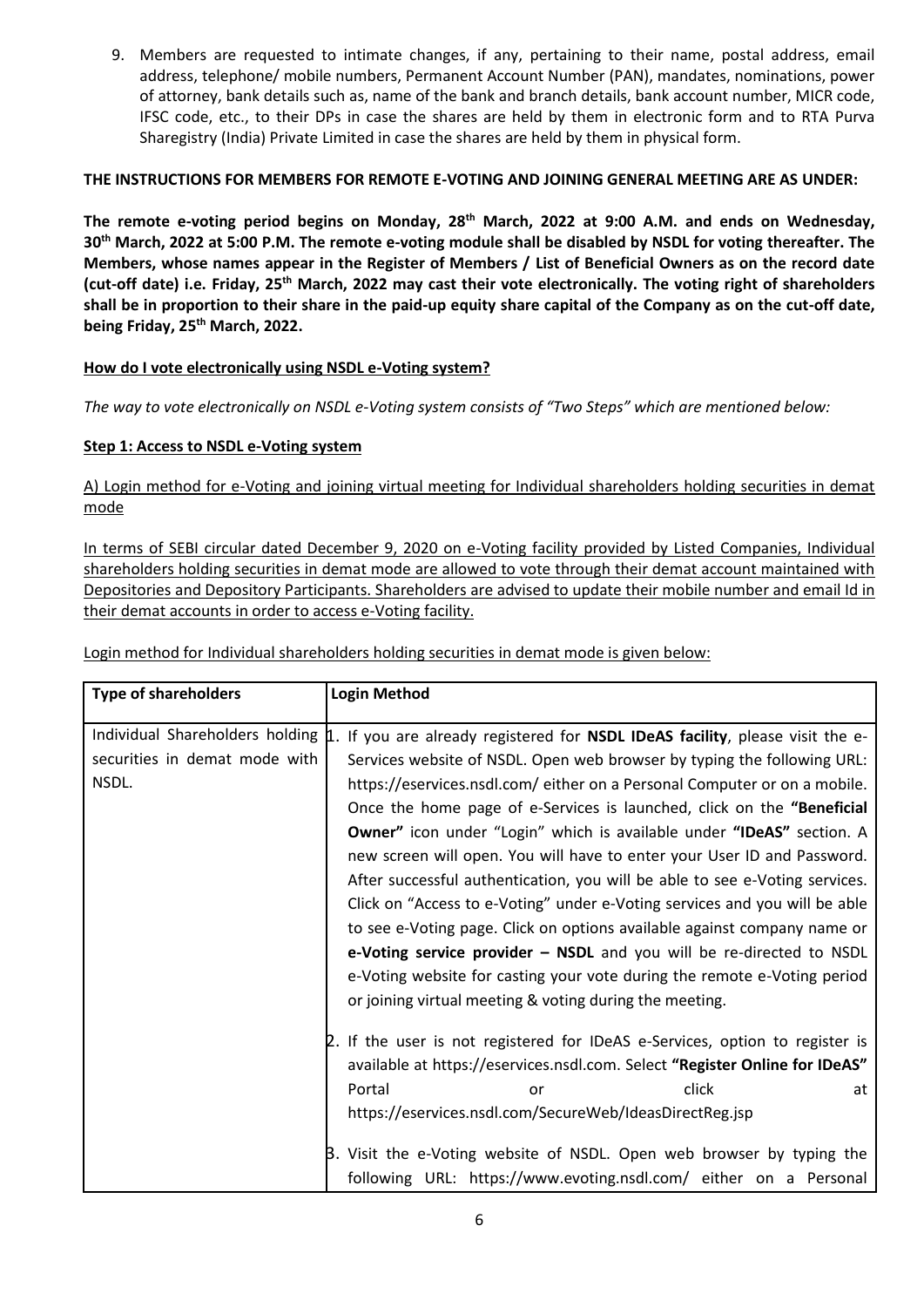|                                                                                                                       | Computer or on a mobile. Once the home page of e-Voting system is<br>launched, click on the icon "Login" which is available under 'Shareholder/<br>Member' section. A new screen will open. You will have to enter your User<br>ID (i.e. your sixteen digit demat account number held with NSDL),<br>Password/ OTP and a Verification Code as shown on the screen. After<br>successful authentication, you will be redirected to NSDL Depository site<br>wherein you can see e-Voting page. Click on options available against<br>company name or e-Voting service provider - NSDL and you will be<br>redirected to e-Voting website of NSDL for casting your vote during the<br>remote e-Voting period or joining virtual meeting & voting during the<br>meeting. |
|-----------------------------------------------------------------------------------------------------------------------|--------------------------------------------------------------------------------------------------------------------------------------------------------------------------------------------------------------------------------------------------------------------------------------------------------------------------------------------------------------------------------------------------------------------------------------------------------------------------------------------------------------------------------------------------------------------------------------------------------------------------------------------------------------------------------------------------------------------------------------------------------------------|
| Individual Shareholders holding<br>securities in demat mode with<br><b>CDSL</b>                                       | 1. Existing users who have opted for Easi / Easiest, they can login through<br>their user id and password. Option will be made available to reach<br>e-Voting page without any further authentication. The URL for users to<br>login to Easi/ Easiest are https://web.cdslindia.com/myeasi/home/login<br>or www.cdslindia.com and click on New System Myeasi.<br>After successful login of Easi/Easiest the user will be also able to see<br>2.<br>the E Voting Menu. The Menu will have links of e-Voting service provider<br>i.e. NSDL. Click on NSDL to cast your vote.                                                                                                                                                                                         |
|                                                                                                                       | If the user is not registered for Easi/Easiest, option to register is<br>3.<br>available<br>at<br>https://web.cdslindia.com/myeasi/Registration/EasiRegistration<br>4. Alternatively, the user can directly access e-Voting page by providing<br>demat Account Number and PAN No. from a link in www.cdslindia.com<br>home page. The system will authenticate the user by sending OTP on<br>registered Mobile & Email as recorded in the demat Account. After<br>successful authentication, user will be provided links for the respective<br>ESP i.e. NSDL where the e-Voting is in progress.                                                                                                                                                                     |
| Individual Shareholders (holding<br>securities in demat mode) login<br>through<br>their<br>depository<br>participants | You can also login using the login credentials of your demat account through<br>your Depository Participant registered with NSDL/CDSL for e-Voting facility.<br>Once login, you will be able to see e-Voting option. Once you click on e-<br>Voting option, you will be redirected to NSDL/CDSL Depository site after<br>successful authentication, wherein you can see e-Voting feature. Click on<br>options available against company name or e-Voting service provider-NSDL<br>and you will be redirected to e-Voting website of NSDL for casting your vote<br>during the remote e-Voting period or joining virtual meeting & voting during<br>the meeting.                                                                                                     |

**Important note:** Members who are unable to retrieve User ID/ Password are advised to use Forget User ID and Forget Password option available at abovementioned website**.**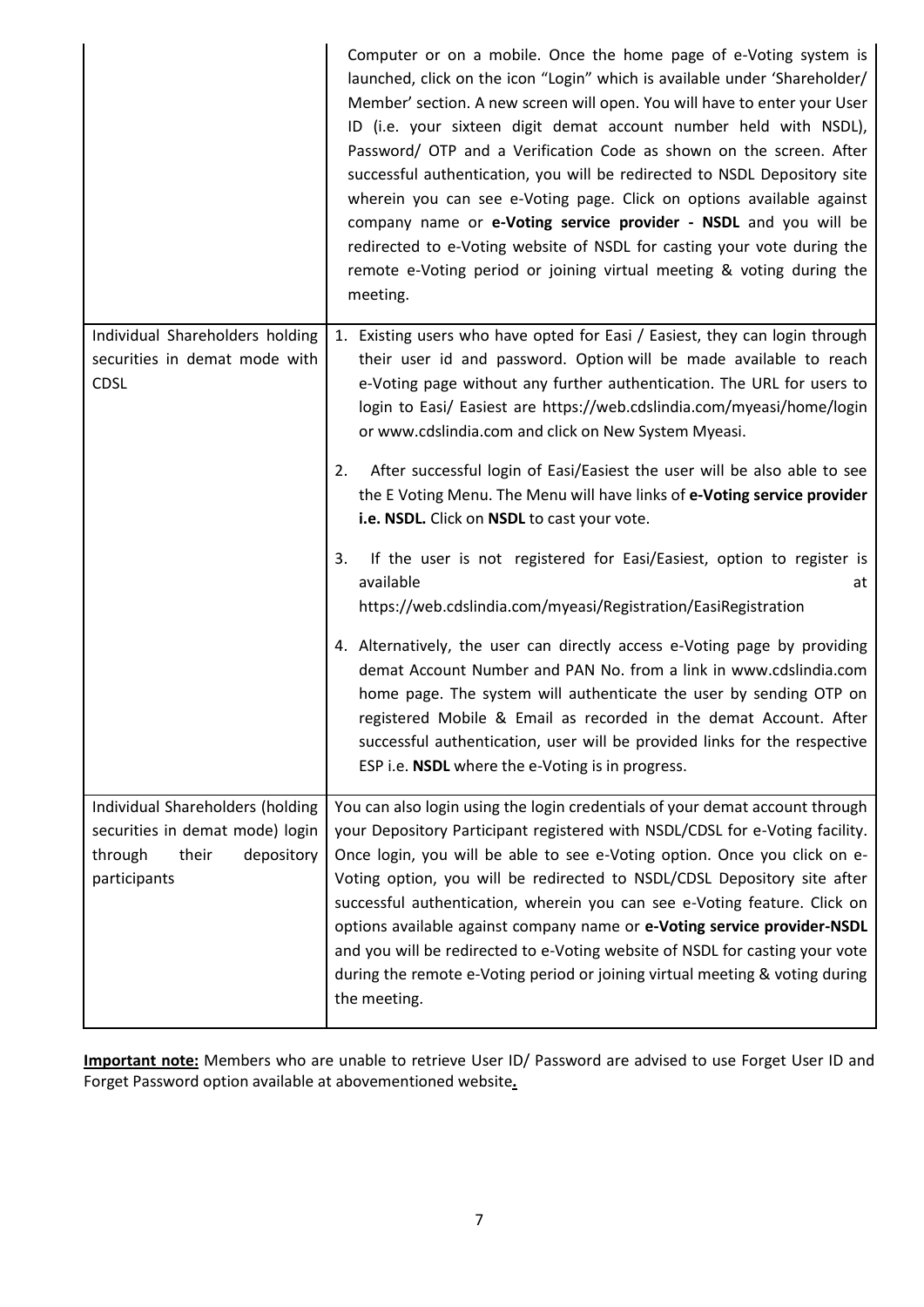**Helpdesk for Individual Shareholders holding securities in demat mode for any technical issues related to login through Depository i.e. NSDL and CDSL.**

| Login type                                   | <b>Helpdesk details</b>                                                                                                                                                          |  |  |
|----------------------------------------------|----------------------------------------------------------------------------------------------------------------------------------------------------------------------------------|--|--|
| Individual<br>holding<br><b>Shareholders</b> |                                                                                                                                                                                  |  |  |
| securities in demat mode with NSDL           | Members facing any technical issue in login can contact NSDL<br>helpdesk by sending a request at evoting@nsdl.co.in or call at toll<br>free no.: 1800 1020 990 and 1800 22 44 30 |  |  |
| Individual<br><b>Shareholders</b><br>holding | Members facing any technical issue in login can contact CDSL                                                                                                                     |  |  |
| securities in demat mode with CDSL           | helpdesk<br>sending a<br>bv<br>at<br>reauest                                                                                                                                     |  |  |
|                                              | helpdesk.evoting@cdslindia.com or contact at 022-23058738 or<br>022-23058542-43                                                                                                  |  |  |

**B) Login Method for shareholders other than Individual shareholders holding securities in demat mode and shareholders holding securities in physical mode.**

#### **How to Log-in to NSDL e-Voting website?**

- 1. Visit the e-Voting website of NSDL. Open web browser by typing the following URL: https://www.evoting.nsdl.com/ either on a Personal Computer or on a mobile.
- 2. Once the home page of e-Voting system is launched, click on the icon "Login" which is available under 'Shareholder/Member' section.
- 3. A new screen will open. You will have to enter your User ID, your Password/OTP and a Verification Code as shown on the screen.

*Alternatively, if you are registered for NSDL eservices i.e. IDEAS, you can log-in at https://eservices.nsdl.com/ with your existing IDEAS login. Once you log-in to NSDL eservices after using your log-in credentials, click on e-Voting and you can proceed to Step 2 i.e. Cast your vote electronically.*

4. Your User ID details are given below :

| Manner of holding shares i.e. Demat Your User ID is:<br>(NSDL or CDSL) or Physical |                                                                                                                                                                   |
|------------------------------------------------------------------------------------|-------------------------------------------------------------------------------------------------------------------------------------------------------------------|
| a) For Members who hold shares in demat<br>account with NSDL.                      | 8 Character DP ID followed by 8 Digit Client ID<br>For example if your DP ID is IN300*** and<br>Client ID is 12****** then your user ID is<br>IN300***12*******.  |
| b) For Members who hold shares in demat<br>account with CDSL.                      | 16 Digit Beneficiary ID<br>For example if your Beneficiary ID is<br>12************** then your user ID is<br>12**************                                     |
| c) For Members holding shares in Physical<br>Form.                                 | EVEN Number followed by Folio Number<br>registered with the company<br>For example if folio number is 001*** and<br>EVEN is 101456 then user ID is 101456001 ***. |

5. Password details for shareholders other than Individual shareholders are given below: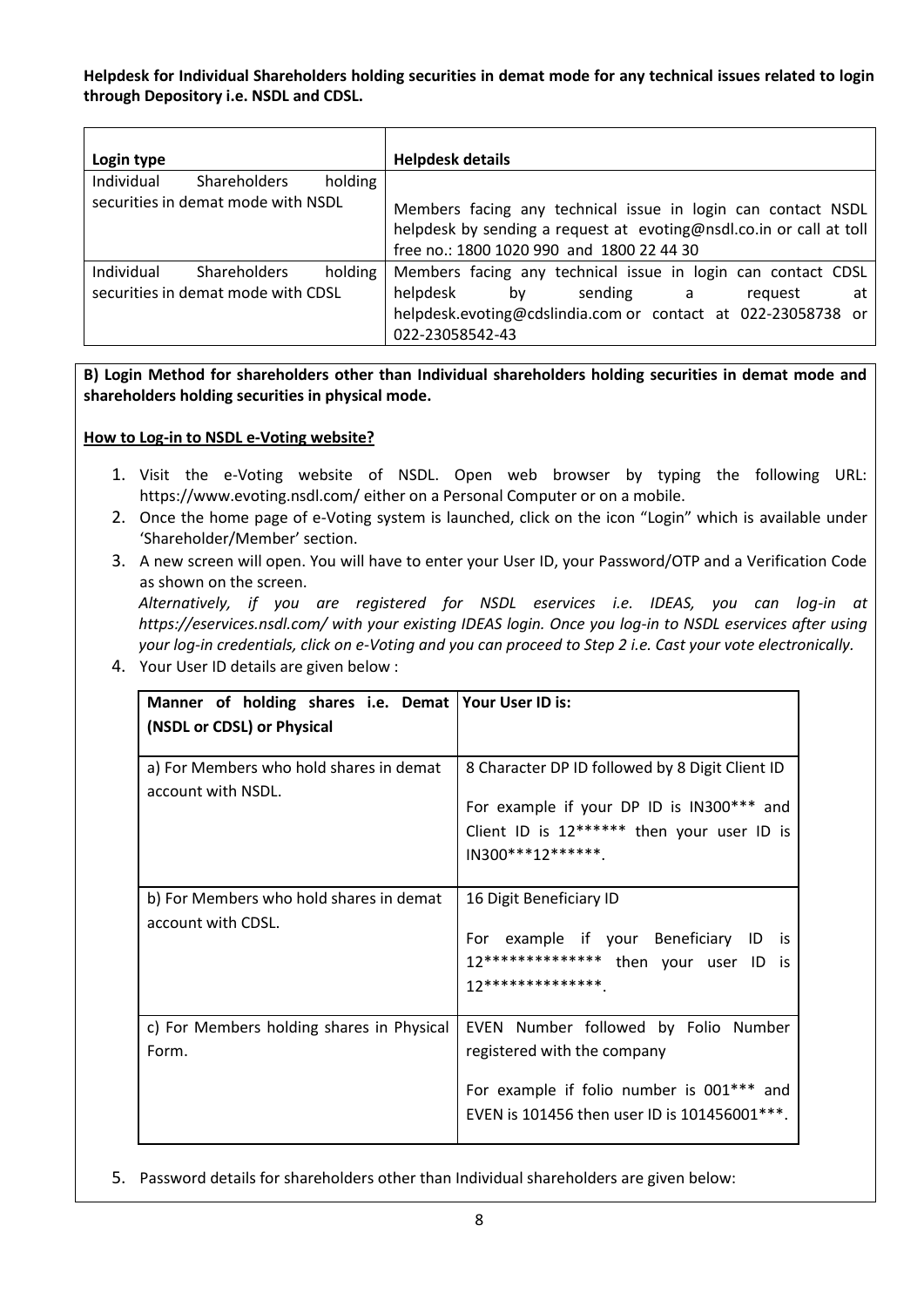- a) If you are already registered for e-Voting, then you can user your existing password to login and cast your vote.
- b) If you are using NSDL e-Voting system for the first time, you will need to retrieve the 'initial password' which was communicated to you. Once you retrieve your 'initial password', you need to enter the 'initial password' and the system will force you to change your password.
- c) How to retrieve your 'initial password'?
	- (i) If your email ID is registered in your demat account or with the company, your 'initial password' is communicated to you on your email ID. Trace the email sent to you from NSDL from your mailbox. Open the email and open the attachment i.e. a .pdf file. Open the .pdf file. The password to open the .pdf file is your 8 digit client ID for NSDL account, last 8 digits of client ID for CDSL account or folio number for shares held in physical form. The .pdf file contains your 'User ID' and your 'initial password'.
	- (ii) If your email ID is not registered, please follow steps mentioned below in **process for those shareholders whose email ids are not registered.**
- 6. If you are unable to retrieve or have not received the " Initial password" or have forgotten your password:
	- a) Click on "**Forgot User Details/Password**?"(If you are holding shares in your demat account with NSDL or CDSL) option available on www.evoting.nsdl.com.
	- b) **[Physical User Reset Password](https://www.evoting.nsdl.com/eVotingWeb/commonhtmls/PhysicalUser.jsp)**?" (If you are holding shares in physical mode) option available on www.evoting.nsdl.com.
	- c) If you are still unable to get the password by aforesaid two options, you can send a request at evoting@nsdl.co.in mentioning your demat account number/folio number, your PAN, your name and your registered address etc.
	- d) Members can also use the OTP (One Time Password) based login for casting the votes on the e-Voting system of NSDL.
- 7. After entering your password, tick on Agree to "Terms and Conditions" by selecting on the check box.
- 8. Now, you will have to click on "Login" button.
- 9. After you click on the "Login" button, Home page of e-Voting will open.

# **Step 2: Cast your vote electronically and join General Meeting on NSDL e-Voting system.**

# **How to cast your vote electronically and join General Meeting on NSDL e-Voting system?**

- 1. After successful login at Step 1, you will be able to see all the companies "EVEN" in which you are holding shares and whose voting cycle and General Meeting is in active status.
- 2. Select "EVEN" of company for which you wish to cast your vote during the remote e-Voting period and casting your vote during the General Meeting. For joining virtual meeting, you need to click on "VC/OAVM" link placed under "Join General Meeting".
- 3. Now you are ready for e-Voting as the Voting page opens.
- 4. Cast your vote by selecting appropriate options i.e. assent or dissent, verify/modify the number of shares for which you wish to cast your vote and click on "Submit" and also "Confirm" when prompted.
- 5. Upon confirmation, the message "Vote cast successfully" will be displayed.
- 6. You can also take the printout of the votes cast by you by clicking on the print option on the confirmation page.
- 7. Once you confirm your vote on the resolution, you will not be allowed to modify your vote.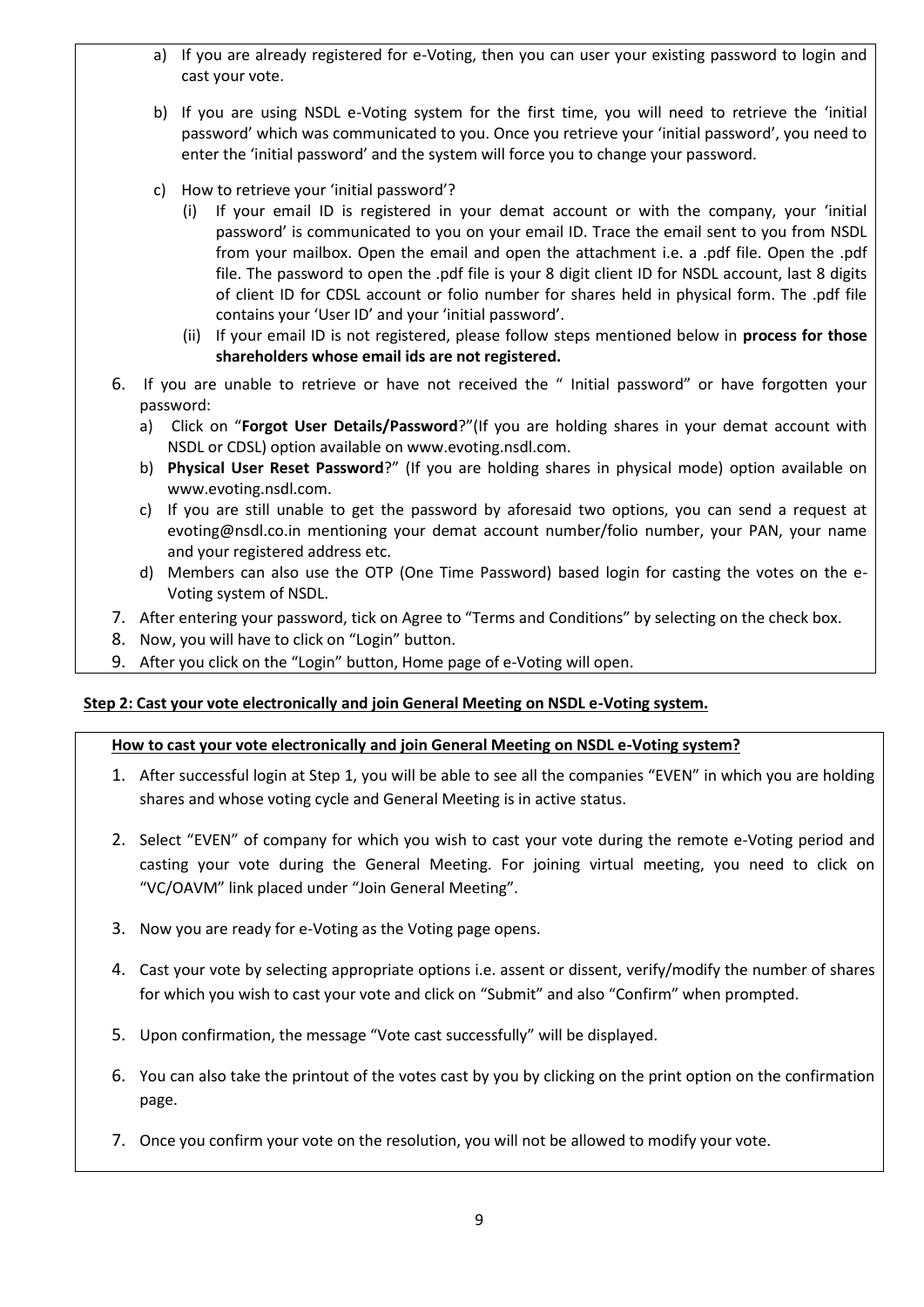#### **General Guidelines for shareholders**

- 1. Institutional shareholders (i.e. other than individuals, HUF, NRI etc.) are required to send scanned copy (PDF/JPG Format) of the relevant Board Resolution/ Authority letter etc. with attested specimen signature of the duly authorized signatory(ies) who are authorized to vote, to the Scrutinizer by e-mail to cschintanpatel@gmail.com with a copy marked to evoting@nsdl.co.in.
- 2. It is strongly recommended not to share your password with any other person and take utmost care to keep your password confidential. Login to the e-voting website will be disabled upon five unsuccessful attempts to key in the correct password. In such an event, you will need to go through the "Forgot User Details/Password?" or "Physical User Reset Password?" option available on www.evoting.nsdl.com to reset the password.
- 3. In case of any queries, you may refer the Frequently Asked Questions (FAQs) for Shareholders and evoting user manual for Shareholders available at the download section of www.evoting.nsdl.com or call on toll free no.: 1800 1020 990 and 1800 22 44 30 or send a request to NSDL at evoting@nsdl.co.in

# **Process for those shareholders whose email ids are not registered with the depositories for procuring user id and password and registration of e mail ids for e-voting for the resolutions set out in this notice**:

- 1. In case shares are held in physical mode please provide Folio No., Name of shareholder, scanned copy of the share certificate (front and back), PAN (self attested scanned copy of PAN card), AADHAR (self attested scanned copy of Aadhar Card) by email to **caf.gnrl@gmail.com.**
- 2. In case shares are held in demat mode, please provide DPID-CLID (16 digit DPID + CLID or 16 digit beneficiary ID), Name, client master or copy of Consolidated Account statement, PAN (self attested scanned copy of PAN card), AADHAR (self attested scanned copy of Aadhar Card) to **caf.gnrl@gmail.com.** If you are an Individual shareholders holding securities in demat mode, you are requested to refer to the login method explained at **step 1 (A**) i.e. **Login method for e-Voting and joining virtual meeting for Individual shareholders holding securities in demat mode.**
- 3. Alternatively shareholder/members may send a request to evoting@nsdl.co.in for procuring user id and password for e-voting by providing above mentioned documents.
- 4. In terms of SEBI circular dated December 9, 2020 on e-Voting facility provided by Listed Companies, Individual shareholders holding securities in demat mode are allowed to vote through their demat account maintained with Depositories and Depository Participants. Shareholders are required to update their mobile number and email ID correctly in their demat account in order to access e-Voting facility.

# **THE INSTRUCTIONS FOR MEMBERS FOR E-VOTING ON THE DAY OF THE EGM ARE AS UNDER:**

- 1. The procedure for e-Voting on the day of the EGM is same as the instructions mentioned above for remote e-voting.
- 2. Only those Members/ shareholders, who will be present in the EGM through VC/OAVM facility and have not casted their vote on the Resolutions through remote e-Voting and are otherwise not barred from doing so, shall be eligible to vote through e-Voting system in the EGM.
- 3. Members who have voted through Remote e-Voting will be eligible to attend the EGM. However, they will not be eligible to vote at the EGM.
- 4. The details of the person who may be contacted for any grievances connected with the facility for e-Voting on the day of the EGM shall be the same person mentioned for Remote e-voting.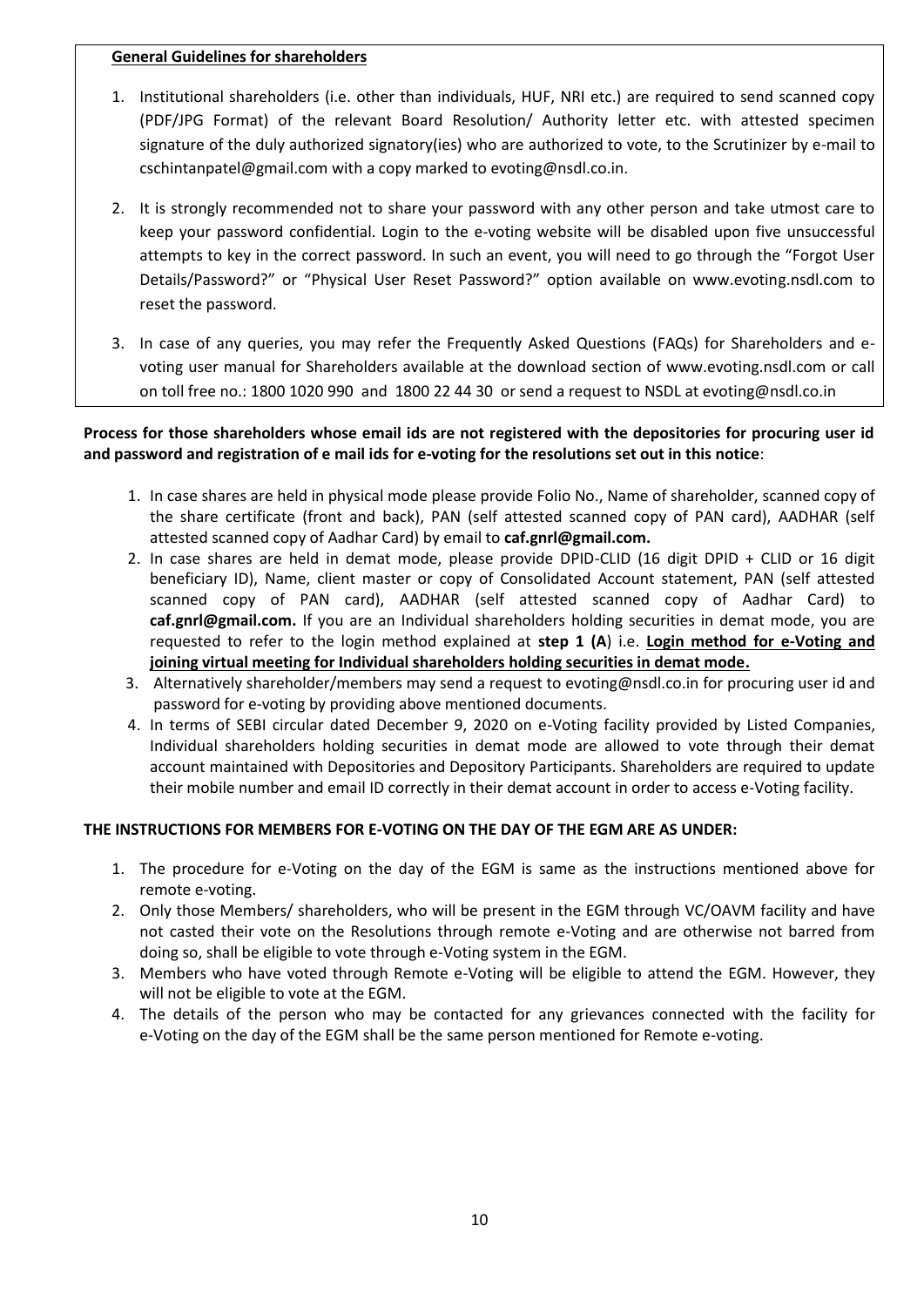#### **INSTRUCTIONS FOR MEMBERS FOR ATTENDING THE EGM THROUGH VC/OAVM ARE AS UNDER:**

- 1. Member will be provided with a facility to attend the EGM through VC/OAVM through the NSDL e-Voting system. Members may access by following the steps mentioned above for **Access to NSDL e-Voting system**. After successful login, you can see link of "VC/OAVM link" placed under **"Join General meeting"** menu against company name. You are requested to click on VC/OAVM link placed under Join General Meeting menu. The link for VC/OAVM will be available in Shareholder/Member login where the EVEN of Company will be displayed. Please note that the members who do not have the User ID and Password for e-Voting or have forgotten the User ID and Password may retrieve the same by following the remote e-Voting instructions mentioned in the notice to avoid last minute rush.
- 2. Members are encouraged to join the Meeting through Laptops for better experience.
- 3. Further Members will be required to allow Camera and use Internet with a good speed to avoid any disturbance during the meeting.
- 4. Please note that Participants Connecting from Mobile Devices or Tablets or through Laptop connecting via Mobile Hotspot may experience Audio/Video loss due to Fluctuation in their respective network. It is therefore recommended to use Stable Wi-Fi or LAN Connection to mitigate any kind of aforesaid glitches.
- 5. Shareholders who would like to express their views/have questions may send their questions in advance at least 10 days before the date of EGM mentioning their name, demat account number/folio number, email id, mobile number at **caf.gnrl@gmail.com.** The same will be replied by the company suitably.
- ➢ The Company has appointed Mr. Chintan K. Patel, Practicing Company Secretary, Ahmedabad (Membership No. A31987; COP No: 11959), to act as the Scrutinizer for conducting the remote e-voting process and voting at the EGM in a fair and transparent manner.
- $\triangleright$  The Scrutinizer shall, immediately after the conclusion of voting at EGM, first count the votes cast at the meeting, thereafter unblock the votes cast through remote e-voting in the presence of at least two witnesses not in employment of the Company and make, not later than two working days from the conclusion of meeting, a consolidated Scrutinizer's Report of the total votes cast in favour or against, if any, to the Chairman or a person authorised by him in writing who shall countersign the same. Thereafter, the Chairman or the person authorised by him in writing shall declare the result of the voting forthwith.
- ➢ The Results declared along with the Scrutinizer's Report shall be placed on the Company's website www.gnrl.in and on the website of NSDL immediately after the result is declared by the Chairman; and results shall immediately be disseminated to the Stock Exchange where the shares of the Company are listed.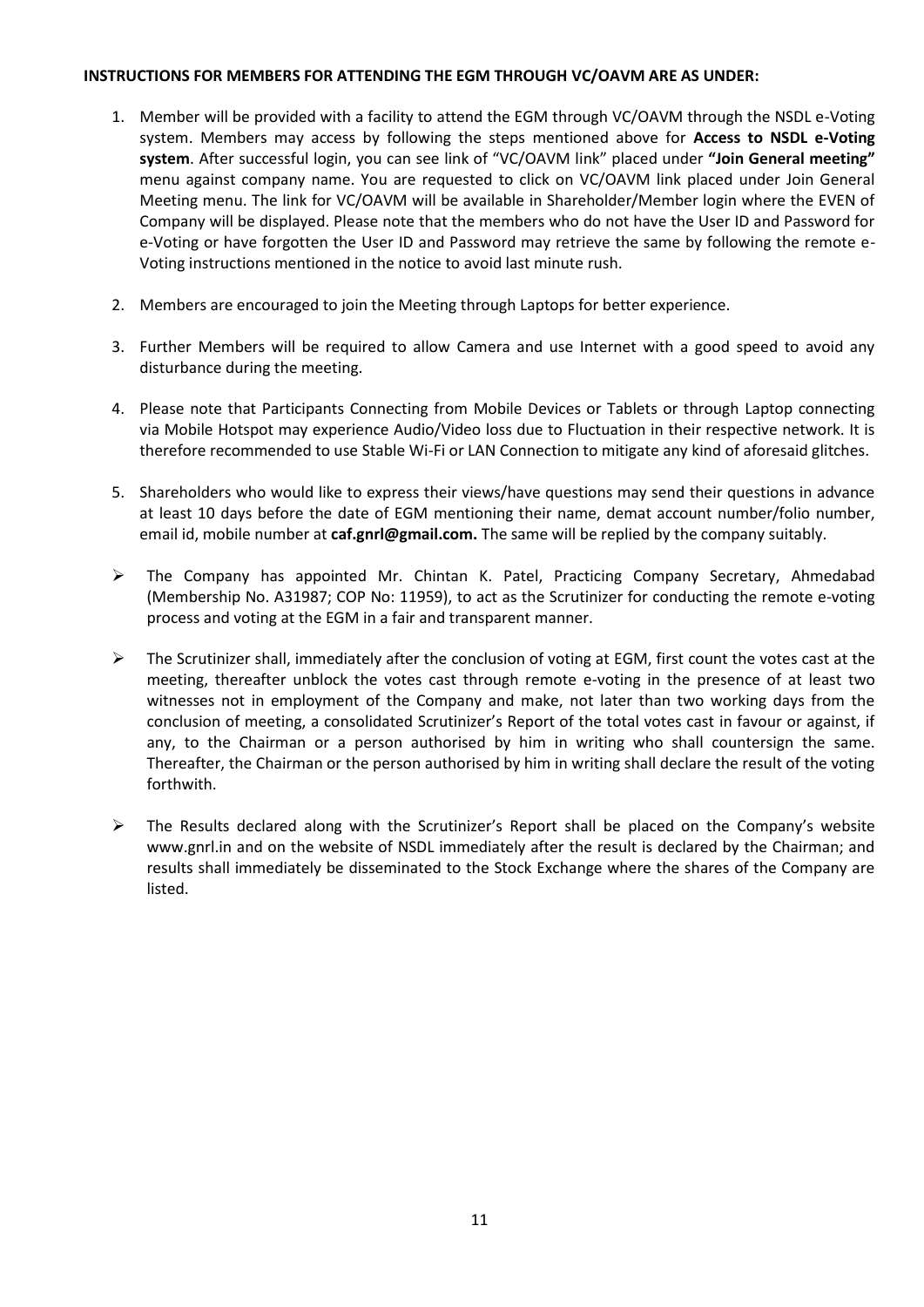#### **EXPLANATORY STATEMENT PURSUANT TO SECTION 102 OF THE COMPANIES ACT, 2013**

The following Statement pursuant to Section 102 of the Companies Act, 2013, sets out all material facts relating to the special business mentioned in the accompanying Notice.

#### **ITEM NO. 1 OF THE NOTICE**

# **REGULARIZATION OF APPOINTMENT OF MR. ALPESH SHANTILAL SWADAS (DIN: 09512469), AS THE NON-EXECUTIVE INDEPENDENT DIRECTOR OF THE COMPANY.**

The Board of Directors, on the recommendation of Nomination and Remuneration Committee, had appointed Mr. Alpesh Swadas (DIN: 09512469), as an Additional Director (Independent) w.e.f. February 28, 2022. In terms of Section 161 (1) of the Companies Act, 2013 read with Articles of Association of the Company, Mr. Alpesh Swadas holds the office as an Additional Director (Independent) up to the date of ensuing Annual General Meeting.

The Company has received a notice pursuant to Section 160 of the Companies Act, 2013 from one of the members signifying his intention to propose the appointment of Mr. Alpesh Swadas as an Independent Director.

In the opinion of the Board, Mr. Alpesh Swadas (DIN: 09512469) fulfill the conditions as specified in the Act and the Rules framed thereunder for appointment of an Independent Director and he is independent of the management. In compliance with the provisions of section 149 and 150 (2) read with Schedule IV of the Act, the business of appointment of Mr. Alpesh Swadas (DIN: 09512469) as a Non-Executive Independent Director to hold office for a period of 5 (five) years with effect from  $28<sup>th</sup>$  February, 2022 upto  $27<sup>th</sup>$  February, 2027 is being placed before the Members for their approval.

The Board of Directors is of the opinion that his capability and valuable experience in Business Strategy Management will help the Company in taking important decision in the interest of the Company and innovative ideas can transform the business model and strengthen the organizational roots and hence recommends the Resolution for your approval. Notice received under Section 160 of the Companies Act, 2013 is available for inspection by the members at the Registered Office of the Company during the business hours on any working day.

None of the Directors, Key Managerial Personnel and relatives thereof other than, Mr. Alpesh Swadas has any concern or interest, financial or otherwise, in the resolution at Item No. 1 of the Notice.

#### **ITEM NO. 2 OF THE NOTICE**

# **REGULARIZATION OF APPOINTMENT OF MS. MANSI SUDHIRBHAI SHAH (DIN: 09512573), AS THE NON-EXECUTIVE INDEPENDENT DIRECTOR OF THE COMPANY.**

The Board of Directors, on the recommendation of Nomination and Remuneration Committee had appointed Ms. Mansi Shah (DIN: 09512573), as an Additional Director (Independent) w.e.f. February 28, 2022. In terms of Section 161 (1) of the Companies Act, 2013 read with Articles of Association of the Company, Ms. Mansi Shah holds the office as an Additional Director (Independent) up to the date of ensuing Annual General Meeting.

The Company has received a notice pursuant to Section 160 of the Companies Act, 2013 from one of the members signifying her intention to propose the appointment of Ms. Mansi Shah as a Director.

In the opinion of the Board, Ms. Mansi Shah (DIN: 09512573), fulfill the conditions as specified in the Act and the Rules framed thereunder for appointment of an Independent Director and she is independent of the management. In compliance with the provisions of section 149 and 150 (2) read with Schedule IV of the Act, the business of appointment of Ms. Mansi Shah (DIN: 09512573) as a Non-Executive Independent Director to hold office for a period of 5 (five) years with effect from  $28<sup>th</sup>$  February, 2022 upto  $27<sup>th</sup>$  February, 2027 is being placed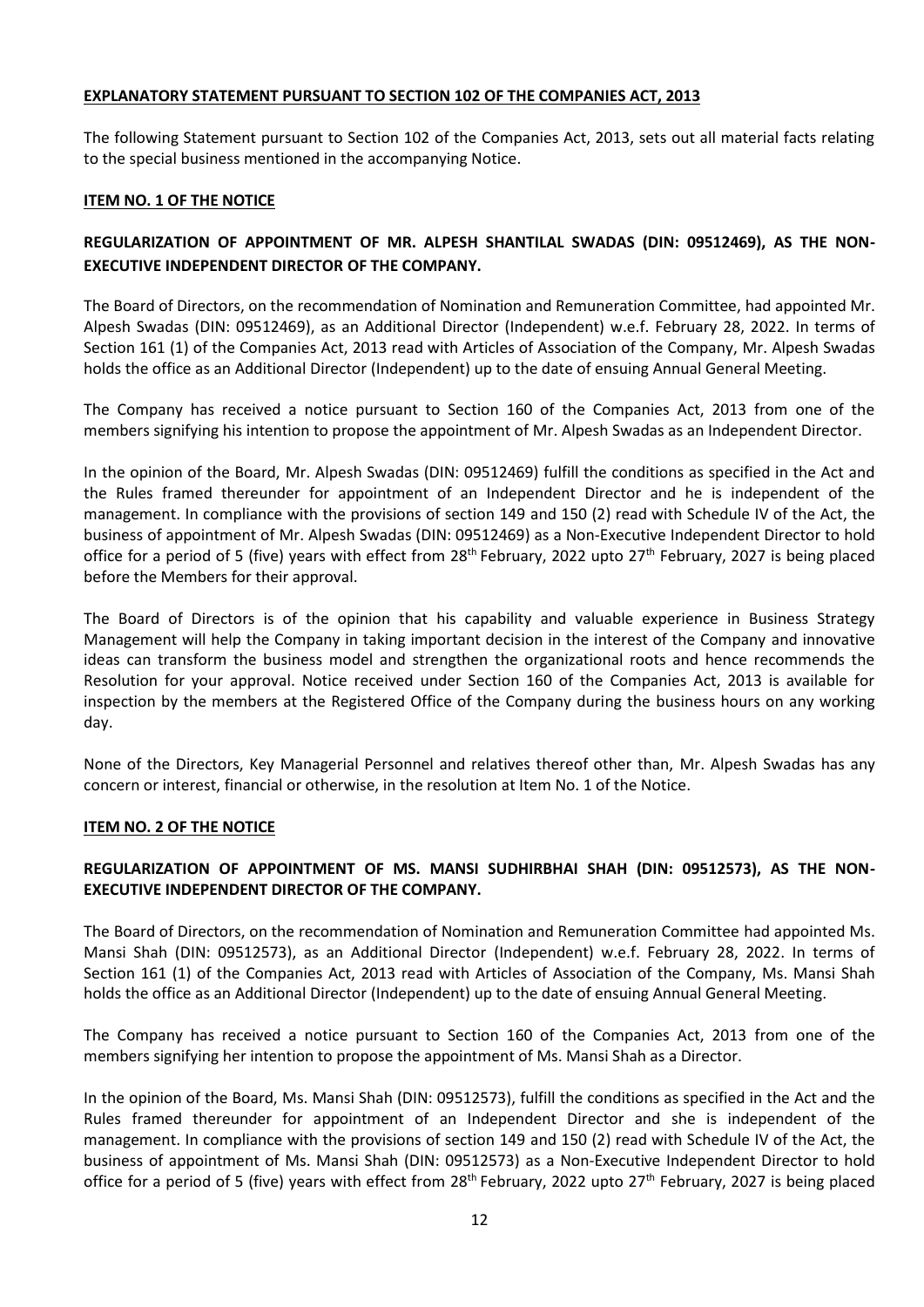before the Members for their approval.

Ms. Mansi Shah has varied experience in Project Management and Finance. The Board of Directors is of the opinion that her experience can transform the business model and strengthen the organizational roots and hence recommends the Resolution for your approval. Notice received under Section 160 of the Companies Act, 2013 is available for inspection by the members at the Registered Office of the Company during the business hours on any working day.

None of the Directors, Key Managerial Personnel and relatives thereof other than, Ms. Mansi Shah has any concern or interest, financial or otherwise, in the resolution at Item No. 2 of the Notice.

## **ITEM NO. 3 OF THE NOTICE**

# **REGULARIZATION OF APPOINTMENT OF MR. CHANDRAKANT NATUBHAI CHAUHAN (DIN: 08057354), AS THE NON-EXECUTIVE INDEPENDENT DIRECTOR OF THE COMPANY.**

The Board of Directors, on the recommendation of Nomination and Remuneration Committee had appointed Mr. Chandrakant Chauhan (DIN: 08057354), as an Additional Director (Independent) w.e.f. September 30, 2021. In terms of Section 161 (1) of the Companies Act, 2013 read with Articles of Association of the Company, Mr. Chandrakant Chauhan holds the office as an Additional Director (Independent) up to the date of ensuing Annual General Meeting.

The Company has received a notice pursuant to Section 160 of the Companies Act, 2013 from one of the members signifying his intention to propose the appointment of Mr. Chandrakant Chauhan as a Director.

In the opinion of the Board, Mr. Chandrakant Chauhan (DIN: 08057354) fulfill the conditions as specified in the Act and the Rules framed thereunder for appointment of an Independent Director and he is independent of the management. In compliance with the provisions of section 149 and 150 (2) read with Schedule IV of the Act, the business of appointment of Mr. Chandrakant Chauhan (DIN: 08057354) as a Non-Executive Independent Director to hold office for a period of 5 (five) years with effect from 30<sup>th</sup> September, 2021 to 29<sup>th</sup> September, 2026." is being placed before the Members for their approval.

Mr. Chandrakant Chauhan is engaged in the marketing activity and has varied experience. Moreover, he has dynamic qualities and rich managerial skills therefore the Board of Directors is of the opinion that his involvement in the Company will be beneficial for the future growth and development of the Company and hence recommends the Resolution for your approval. Notice received under Section 160 of the Companies Act, 2013 is available for inspection by the members at the Registered Office of the Company during the business hours on any working day.

None of the Directors, Key Managerial Personnel and relatives thereof other than, Mr. Chandrakant Chauhan has any concern or interest, financial or otherwise, in the resolution at Item No. 3 of the Notice.

#### **ITEM NO. 4 OF THE NOTICE**

# **REGULARIZATION OF APPOINTMENT OF MR. HITESH DONGA (DIN: 03393396), AS THE NON-EXECUTIVE DIRECTOR OF THE COMPANY.**

The Board of Directors, on the recommendation of Nomination and Remuneration Committee, had appointed Mr. Hitesh Donga (DIN: 03393396), as an Additional Director w.e.f. February 28, 2022. In terms of Section 161 (1) of the Companies Act, 2013 read with Articles of Association of the Company, Mr. Hitesh Donga holds the office as an Additional Director (Non Executive, Non-Independent) up to the date of ensuing Annual General Meeting.

The Company has received a notice pursuant to Section 160 of the Companies Act, 2013 from one of the members signifying his intention to propose the appointment of Mr. Hitesh Donga as a Director.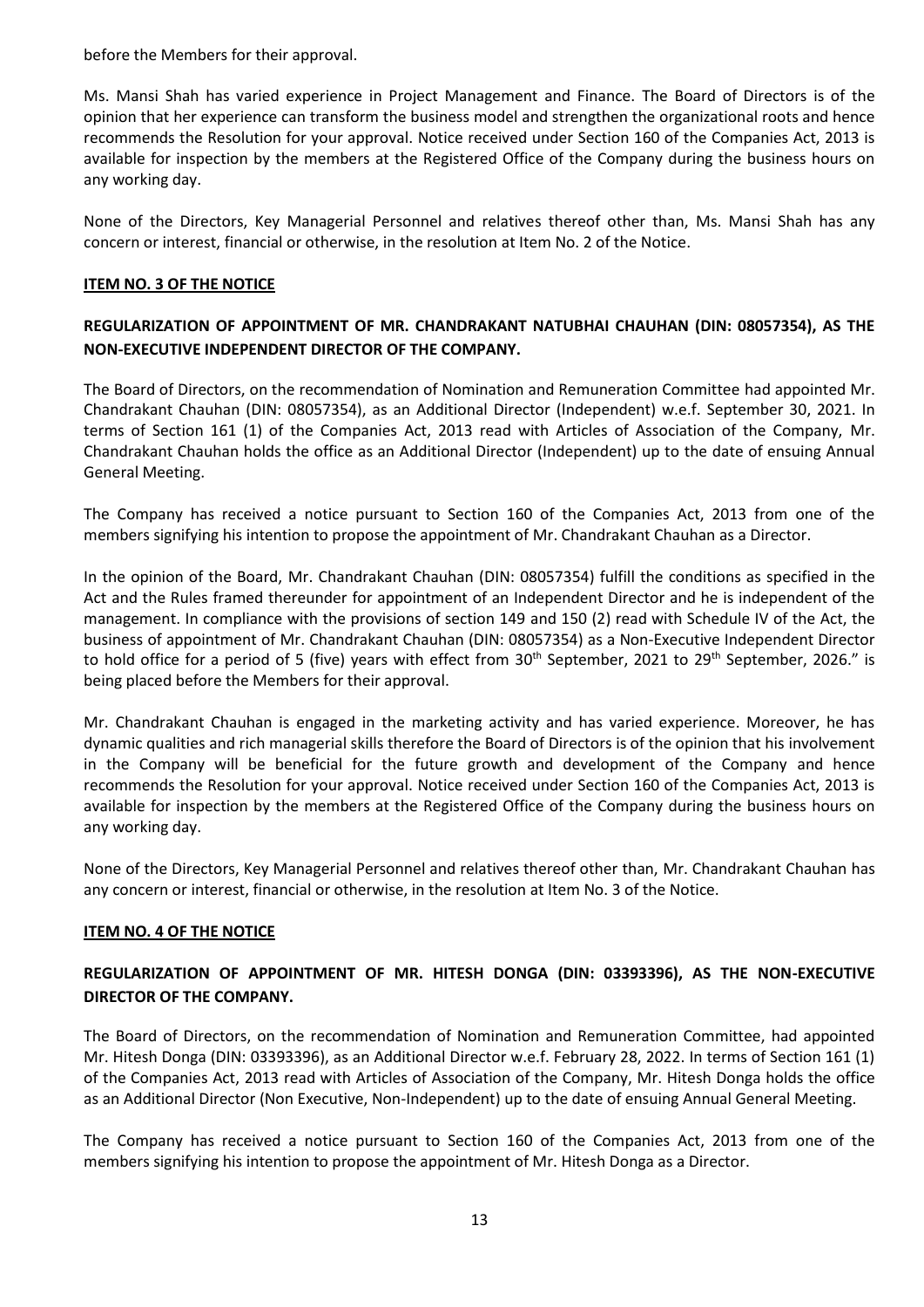In the opinion of the Board, Mr. Hitesh Donga fulfils the conditions specified in the Companies Act, 2013 and rules made there under for his appointment as a Non- Executive, Non-Independent Director of the Company w.e.f. February 28, 2022, is being placed before the Members for their approval.

Mr. Hitesh Donga has vast knowledge and varied experience in Accounts and Taxation. The Board of Directors is of the opinion that his knowledge and experience can transform the business model and strengthen the organizational roots and hence recommends the Resolution for your approval. Notice received under Section 160 of the Companies Act, 2013 is available for inspection by the members at the Registered Office of the Company during the business hours on any working day.

None of the Directors, Key Managerial Personnel and relatives thereof other than, Mr. Hitesh Donga has any concern or interest, financial or otherwise, in the resolution at Item No. 4 of the Notice.

**By order of the Board of Directors**

#### **Registered Office:**

3<sup>rd</sup> Floor, A Wing, Gopal Palace, Opp. Ocean Park, Nr. Nehru Nagar, Satellite Road, Ahmedabad - 380015 Gujarat, India CIN: L27100GJ1991PLC016158 Tel: 079 40029806, E-mail: info@gnrl.in Website: www.gnrl.in

**Sd/- Shalin A. Shah Managing Director (DIN: 00297447)**

**Date: 28th February, 2022 Place: Ahmedabad**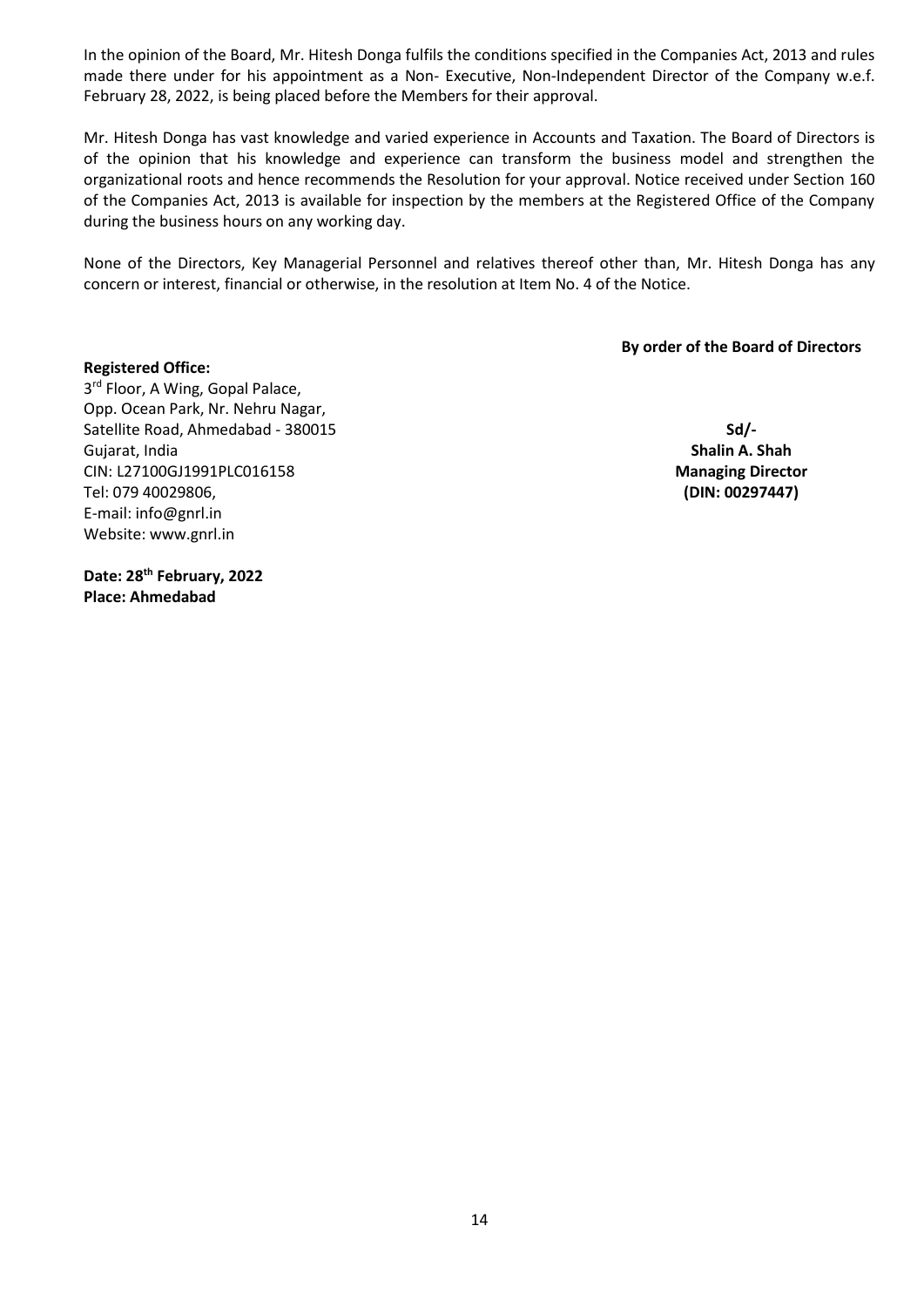#### **ANNEXURE OF THE NOTICE**

**(i) As per the requirement of Regulation 36(3) of the SEBI (Listing Obligations and Disclosure Requirements) Regulations, 2015 and Secretarial Standards on General Meetings (SS-2), details including the profile of Directors seeking regularization of appointment as Director, is given below:** 

| <b>Name of Director</b>           | Mr. Alpesh Shantilal         | <b>Mansi</b><br>Ms.       | Chandrakant<br>Mr.          | Mr. Hitesh Donga               |
|-----------------------------------|------------------------------|---------------------------|-----------------------------|--------------------------------|
| & DIN                             | <b>Swadas</b>                | Shah<br><b>Sudhirbhai</b> | Chauhan<br>Natubhai         | (DIN: 03393396)                |
|                                   | (DIN:09512469)               | (DIN: 09512573)           | (DIN: 08057354)             |                                |
| Category                          | Non-Executive                | Non-Executive             | Non-Executive               | Non-Executive,                 |
|                                   | Independent                  | Independent               | Independent                 | Non-Independent                |
|                                   | Director                     | Director                  | Director                    | Director                       |
| Date of Birth /                   | 10-02-1973<br>$\prime$<br>49 | 32<br>14-05-1989          | 12-07-1993<br>28            | 07-01-1985<br>37<br>$\sqrt{2}$ |
| Age                               | years                        | years                     | years                       | years                          |
|                                   |                              |                           |                             |                                |
| of<br><b>First</b><br><b>Date</b> | 28-02-2022                   | 28-02-2022                | 30-09-2021                  | 28-02-2022                     |
| Appointment                       |                              |                           |                             |                                |
|                                   |                              |                           |                             |                                |
| Qualification                     | Undergraduate                | B.C.A. & M.B.A.           | Graduate                    | M.Com. & M.B.A.                |
|                                   |                              |                           |                             | (Finance)                      |
| <b>Terms</b><br>and               | As mentioned in the          | As mentioned in the       | As mentioned in the         | mentioned<br>As<br>in          |
| <b>Conditions</b><br><b>of</b>    | Letter<br>of                 | Letter<br>of              | of<br>Letter                | the<br>Letter<br>of            |
| appointment<br>or                 | Appointment                  | Appointment               | Appointment                 | Appointment                    |
| re-appointment                    |                              |                           |                             |                                |
| <b>Expertise</b><br>in            | <b>Business</b><br>Strategy  | Project Management        | <b>Marketing Activities</b> | <b>Accounts</b><br>and         |
| <b>Specific</b>                   | Management                   | and<br>Finance            |                             | Taxation                       |
| functional areas                  |                              | Management                |                             |                                |
| Number of                         | <b>NIL</b>                   | <b>NIL</b>                | 311 Equity Shares           | <b>NIL</b>                     |
| shares held in the                |                              |                           |                             |                                |
| Company                           |                              |                           |                             |                                |
| Past                              | <b>NIL</b>                   | <b>NIL</b>                | <b>NIL</b>                  | <b>NIL</b>                     |
| Remuneration                      |                              |                           |                             |                                |
| Remuneration                      | <b>NIL</b>                   | <b>NIL</b>                | <b>NIL</b>                  | <b>NIL</b>                     |
| Proposed                          |                              |                           |                             |                                |
| of<br><b>Other</b><br>List        | <b>NIL</b>                   | <b>NIL</b>                | 1. Ashnisha Industries      | <b>NIL</b>                     |
| <b>Companies</b><br>in            |                              |                           | Limited                     |                                |
| which                             |                              |                           | 2. Lesha<br>Industries      |                                |
| Directorships are                 |                              |                           | Limited                     |                                |
| held                              |                              |                           |                             |                                |
| <b>Memberships</b>                | <b>NIL</b>                   | <b>NIL</b>                | 1. Ashnisha                 | <b>NIL</b>                     |
| Chairpersonships                  |                              |                           | <b>Industries Limited</b>   |                                |
| of committees of                  |                              |                           | Chairpersonship -           |                                |
| other Board                       |                              |                           | <b>Audit Committee</b>      |                                |
|                                   |                              |                           |                             |                                |
|                                   |                              |                           | Membership-                 |                                |
|                                   |                              |                           | Nomination &                |                                |
|                                   |                              |                           | Remuneration                |                                |
|                                   |                              |                           | Committee                   |                                |
|                                   |                              |                           | Stakeholders<br>$\bullet$   |                                |
|                                   |                              |                           | Relationship                |                                |
|                                   |                              |                           | Committee                   |                                |
|                                   |                              |                           |                             |                                |
|                                   |                              |                           | Lesha Industries<br>2.      |                                |
|                                   |                              |                           | Limited                     |                                |
|                                   |                              |                           |                             |                                |